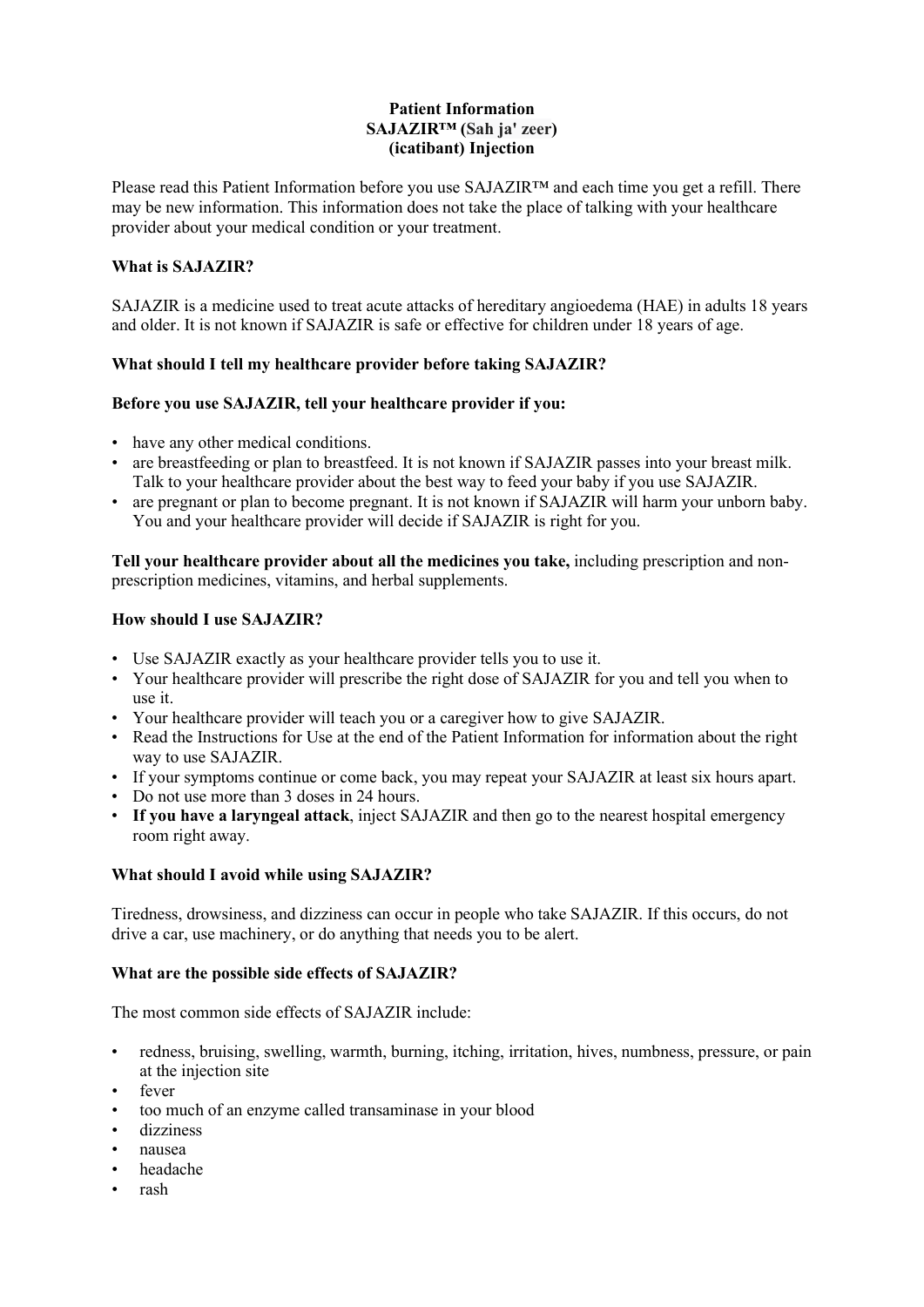Tell your healthcare provider if you have any side effect that bothers you or that does not go away.

These are not all of the possible side effects of SAJAZIR. For more information, ask your healthcare provider or pharmacist.

Call your doctor for medical advice about side effects. You may report side effects to FDA at 1-800- FDA-1088.

### **How should I store SAJAZIR?**

- Store SAJAZIR between 36°F to 77°F (2°C to 25°C).
- Do not freeze.
- Store SAJAZIR in the original carton until you are ready to use it.

#### **Keep SAJAZIR and all medicines out of the reach of children.**

#### **General information about the safe and effective use of SAJAZIR**

Medicines are sometimes prescribed for purposes other than those listed in a Patient Information leaflet. Do not use SAJAZIR for a condition for which it was not prescribed. Do not give SAJAZIR to other people, even if they have the same symptoms that you have. It may harm them.

This Patient Information leaflet summarizes the most important information about SAJAZIR. If you would like more information, talk with your healthcare provider. You can ask your pharmacist or healthcare provider for information about SAJAZIR that is written for health professionals.

For more information, call 1-800-836-4380.

#### **What are the ingredients in SAJAZIR?**

**Active ingredient:** icatibant acetate

**Inactive Ingredients:** sodium chloride, glacial acetic acid, sodium hydroxide, and water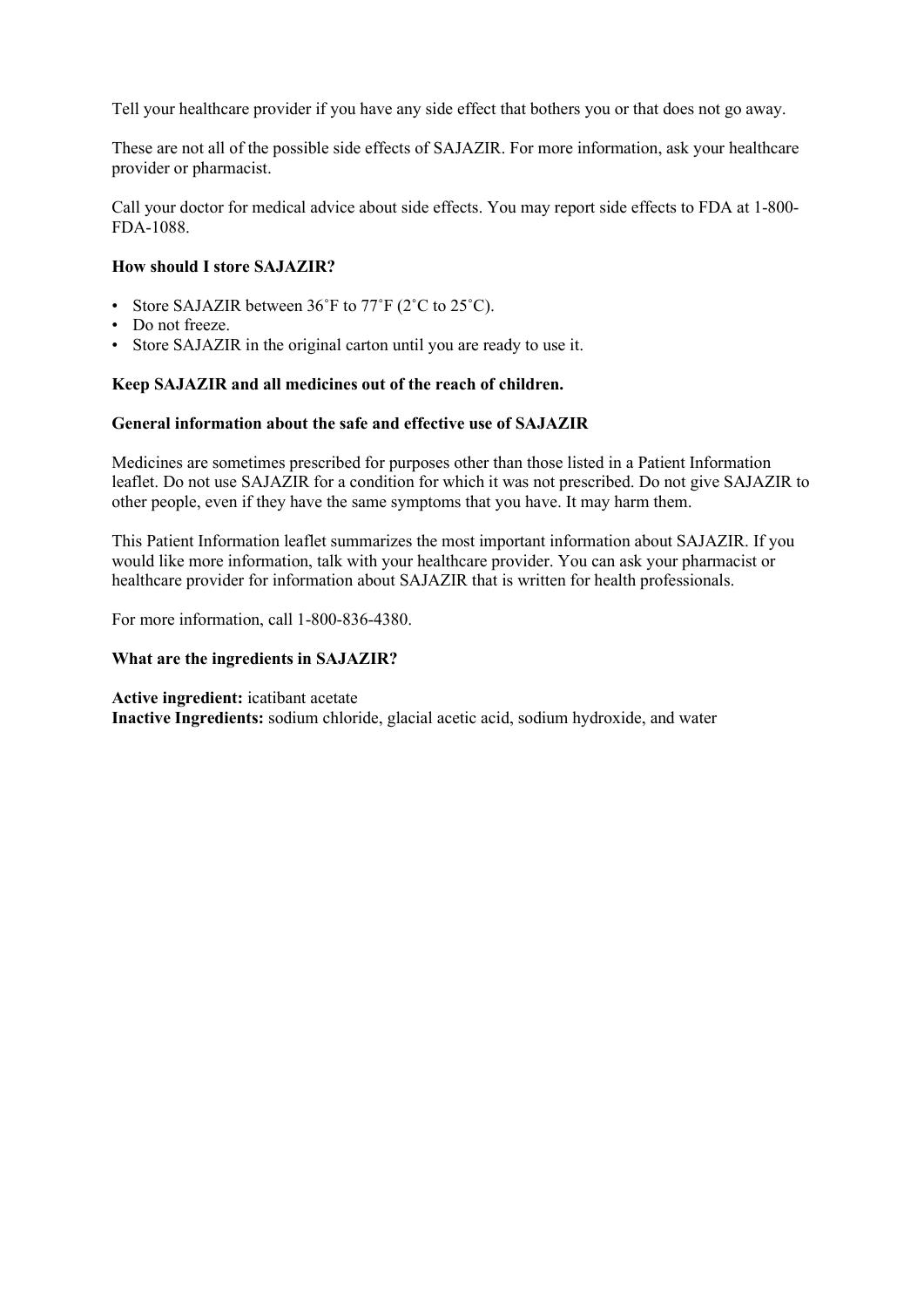# **Step-by-Step Instructions for your SAJAZIR injection**

#### **Step 1. Preparing your dose of SAJAZIR**

- Wash your hands with soap and water.
- You will need the following supplies:
	- o Your SAJAZIR carton that includes 1 single-use SAJAZIR prefilled syringe and 1 needle.
	- o An alcohol wipe
	- o The medicine inside your SAJAZIR prefilled syringe should be clear and colorless. Do not use your SAJAZIR prefilled syringe if the solution contains particles, is cloudy, or an unusual color.



# **Figure A**

### **Step 2. Remove the prefilled syringe and needle from the carton. See Figure B.**



#### **Figure B**

**Step 3. Remove the seal from the needle cap** (the needle should remain inside the protective needle cap until ready to use)**. See Figure C.**



**Figure C**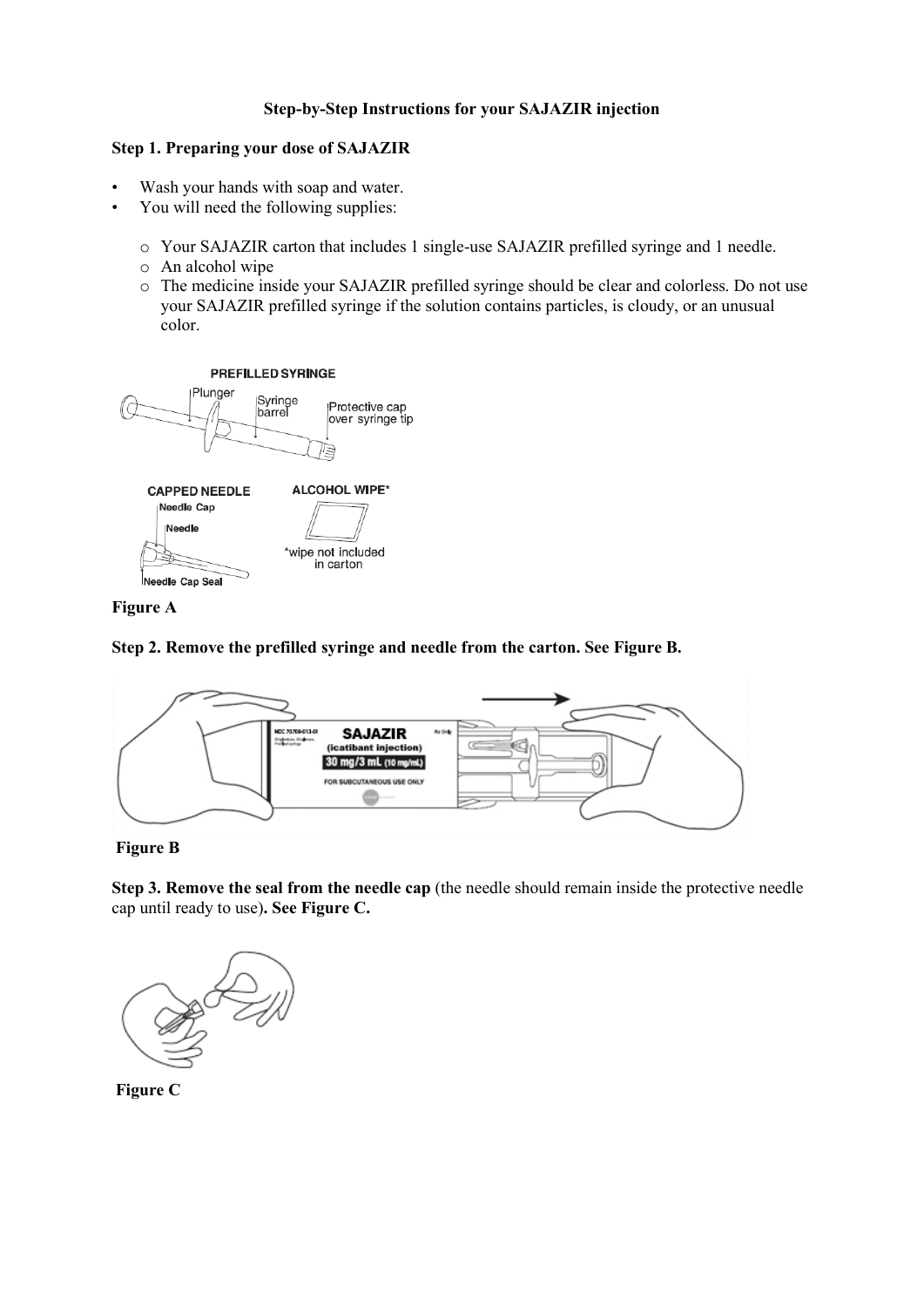**Step 4. Remove the protective cap from the end of the pre-filled syringe by unscrewing the cap. Hold the syringe firmly.** Carefully attach the needle to the prefilled syringe containing the colorless SAJAZIR solution. **See Figure D.**



**Figure D**

**Step 5. Firmly screw the needle on the prefilled syringe. Be careful not to remove the needle from the needle cap. See Figure E.**





**Preparing the Injection Site**

**Step 6. Choose the injection site.** The injection site should be a fold of skin on your stomach, about 2 to 4 inches (5 to 10 cm) below your belly button on either side. **See Figure F.**

The area you choose for injection should be at least 2 inches (5 cm) away from any scars. Do not choose an area that is bruised, swollen, or painful.



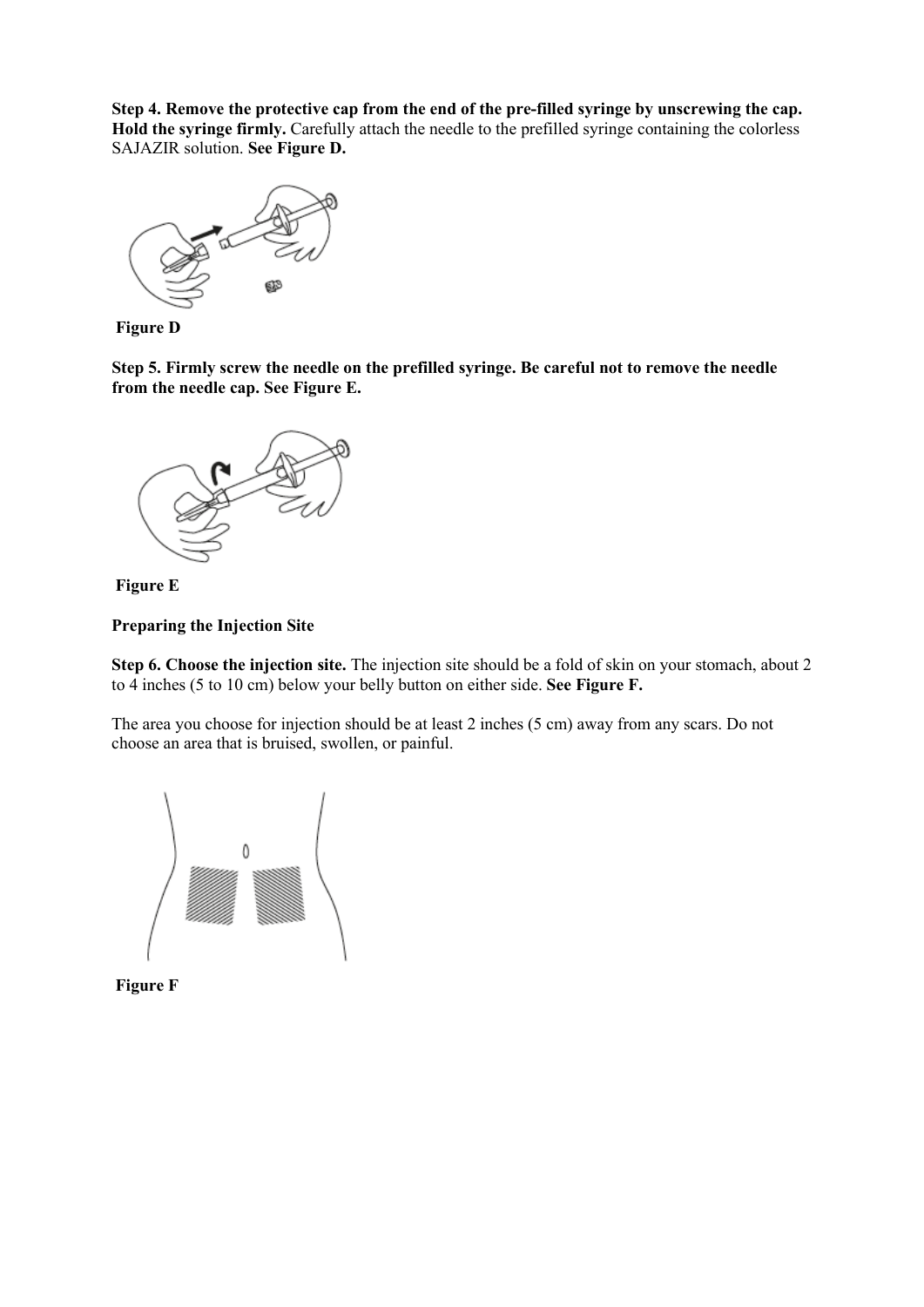**Step 7. Clean your SAJAZIR site with an alcohol wipe and allow it to dry. See Figure G.**





**Injecting your SAJAZIR**

**Step 8. Remove the needle from the needle cap by holding the needle cap and carefully pulling the syringe. Do not pull up on the plunger. See Figure H.**





**Step 9. Hold the SAJAZIR prefilled syringe in 1 hand, between your fingers and thumb. See Figure I.**

E.

**Figure I**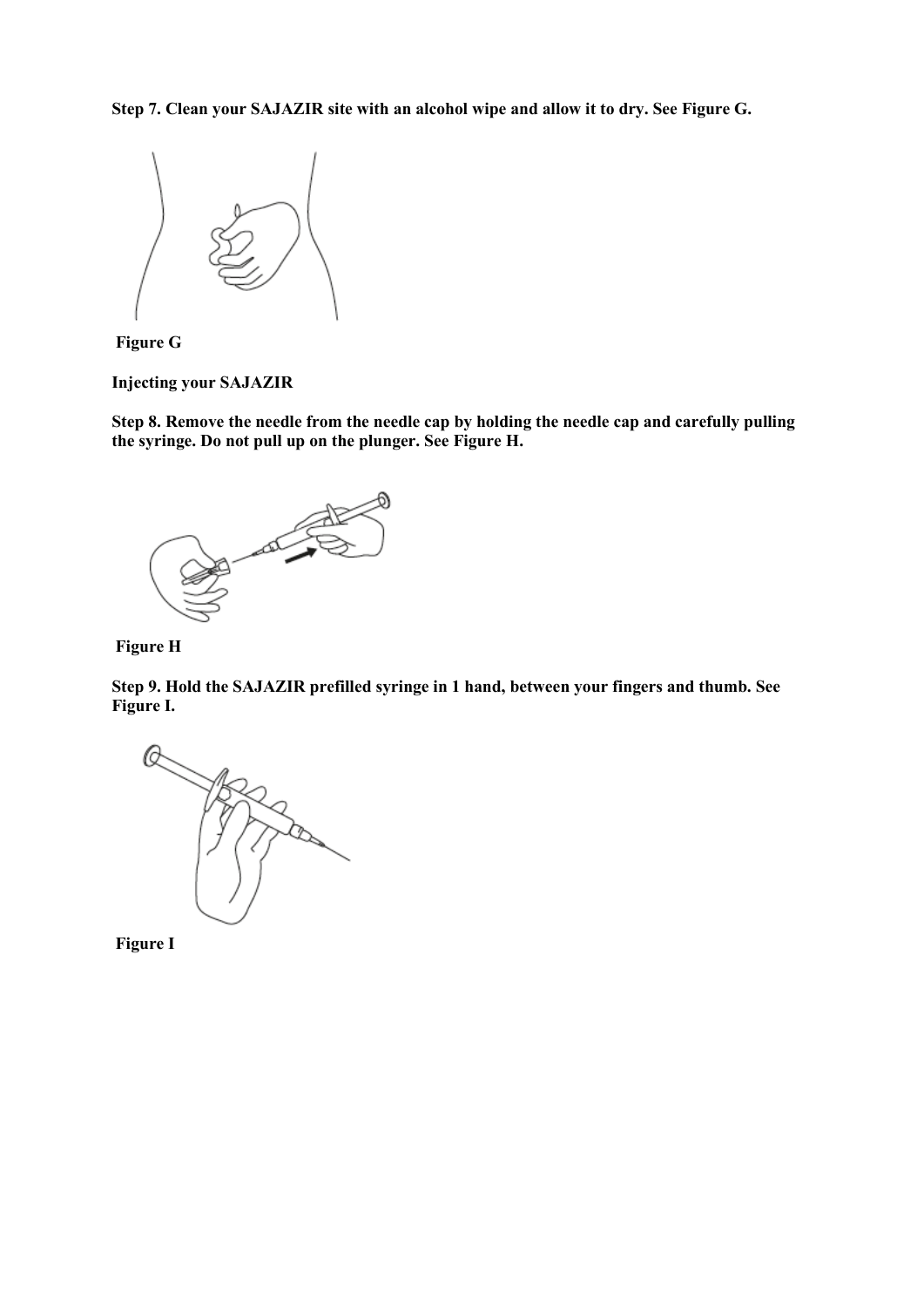**Step 10. Use your other hand to gently pinch the fold of skin you cleaned with the alcohol wipe between your thumb and fingers for your injection. See Figure J.**



**Figure J**

**Step 11. Hold the syringe between a 45 to 90 degree angle to your skin with the needle facing the fold of skin you are holding. See Figure K.**





**Step 12. Hold the fold of skin. Bring the syringe to the skin and quickly insert the needle into the skin fold. See Figure L.**



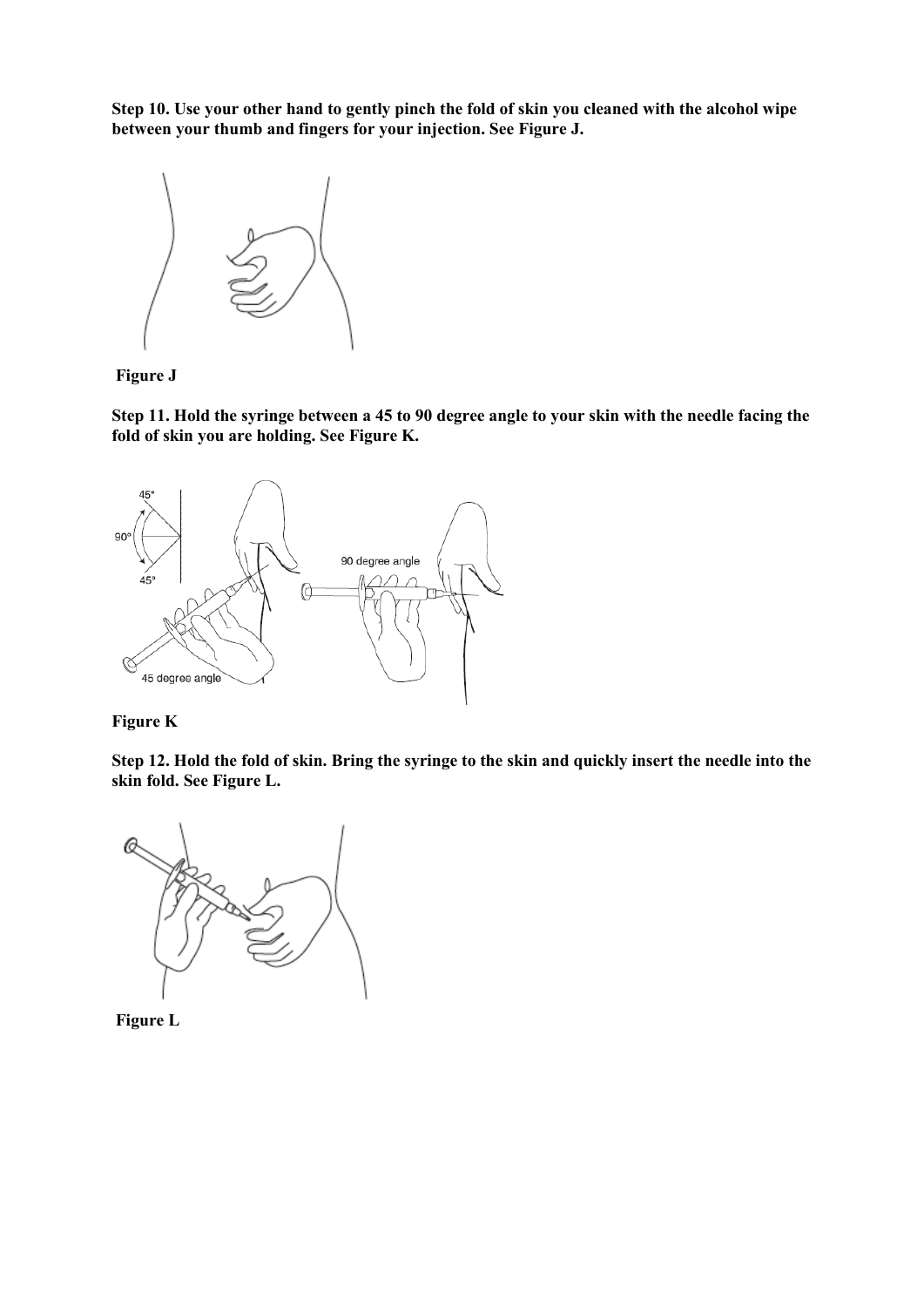**Step 13. Push the plunger, at the top of the syringe, over at least 30 seconds until no SAJAZIR is in the syringe. See Figure M.**



**Figure M**

**Step 14. Release the skin fold and gently pull the needle out. See Figure N.**



**Figure N**

**Disposal of your used SAJAZIR prefilled syringe**

**Step 15. Place the used SAJAZIR syringe, with the needle attached, in a sharps container (such as a red biohazard container), a hard plastic container, (such as a detergent bottle), or a metal container (such as an empty coffee can). Seal the container and throw it away the right way. There may be state and local laws about the right way to throw away used syringes and needles. Ask your healthcare provider or pharmacist how to throw away used syringes and needles. See Figure O.**





*This Patient Package Insert and Instructions for Use have been approved by the U.S. Food and Drug Administration.*